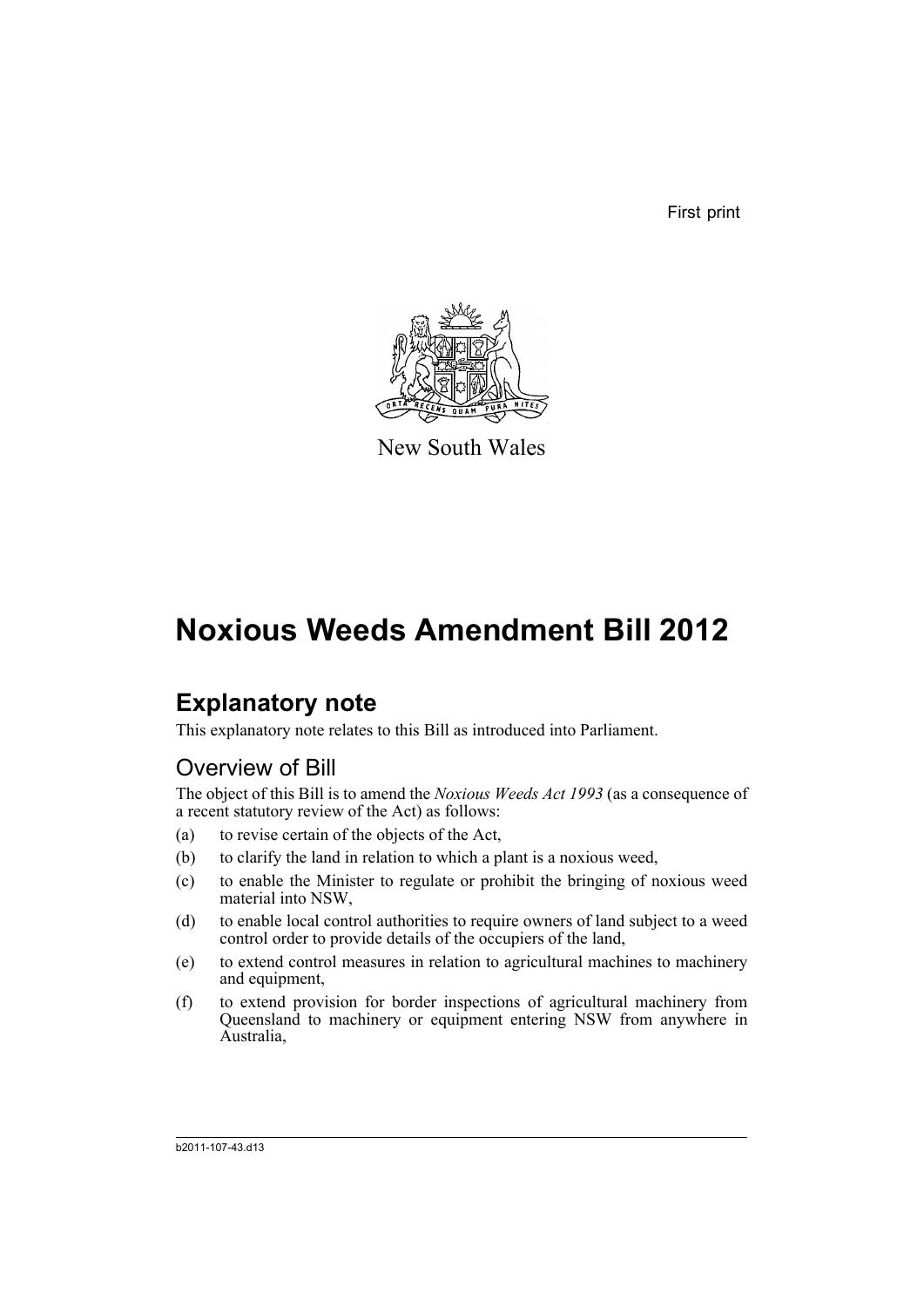Explanatory note

- (g) to enable the Minister to grant exemptions from certain provisions of the Act in relation to Class 2 noxious weeds that are notifiable only on Lord Howe Island,
- (h) to extend certain powers of inspectors to deal with noxious weed material so as to enable them to deal with (including to take samples, photographs or video recordings of) any thing they reasonably suspect to be or to contain noxious weed material,
- (i) to make it clear that the functions of local control authorities under the Act may only be delegated under the Act,
- (j) to make other minor or consequential amendments (including standardising terminology and providing for matters of a savings or transitional nature).

### Outline of provisions

**Clause 1** sets out the name (also called the short title) of the proposed Act.

**Clause 2** provides for the commencement of the proposed Act on the date of assent to the proposed Act.

### **Schedule 1 Amendment of Noxious Weeds Act 1993 No 11**

**Schedule 1 [1]** revises certain of the objects of the Act to better reflect the Government's current policy objectives.

**Schedule 1 [2] and [18]** enable the Minister, by published order (including by a weed control order), to exempt a person or class of persons, or premises, machinery or equipment, from the operation of certain provisions of the Act in any part of NSW other than Lord Howe Island, in relation to a plant that is a Class 2 noxious weed only on Lord Howe Island (or any part of such a plant). The provisions concerned create offences (in relation to selling or purchasing a plant or any part of it that is notifiable weed material anywhere in NSW, or selling soil, turf or fodder from land with, or transporting, moving or using machinery or equipment containing, a plant that is a notifiable weed anywhere in NSW) and enable inspectors to require the removal from machinery or equipment of a plant, or any part of a plant, that is a notifiable weed anywhere in NSW.

Schedule 1 [2] also makes it clear that a noxious weed is a noxious weed in relation to the land that is subject to the weed control order that declares it to be a noxious weed.

**Schedule 1 [3]** enables the Minister, by published order, to regulate or prohibit the bringing into NSW of noxious weed material or any other thing the Minister considers is likely to introduce noxious weed material into NSW. A person who fails to comply with an order is guilty of an offence for which the maximum penalty is 100 penalty units (\$11,000).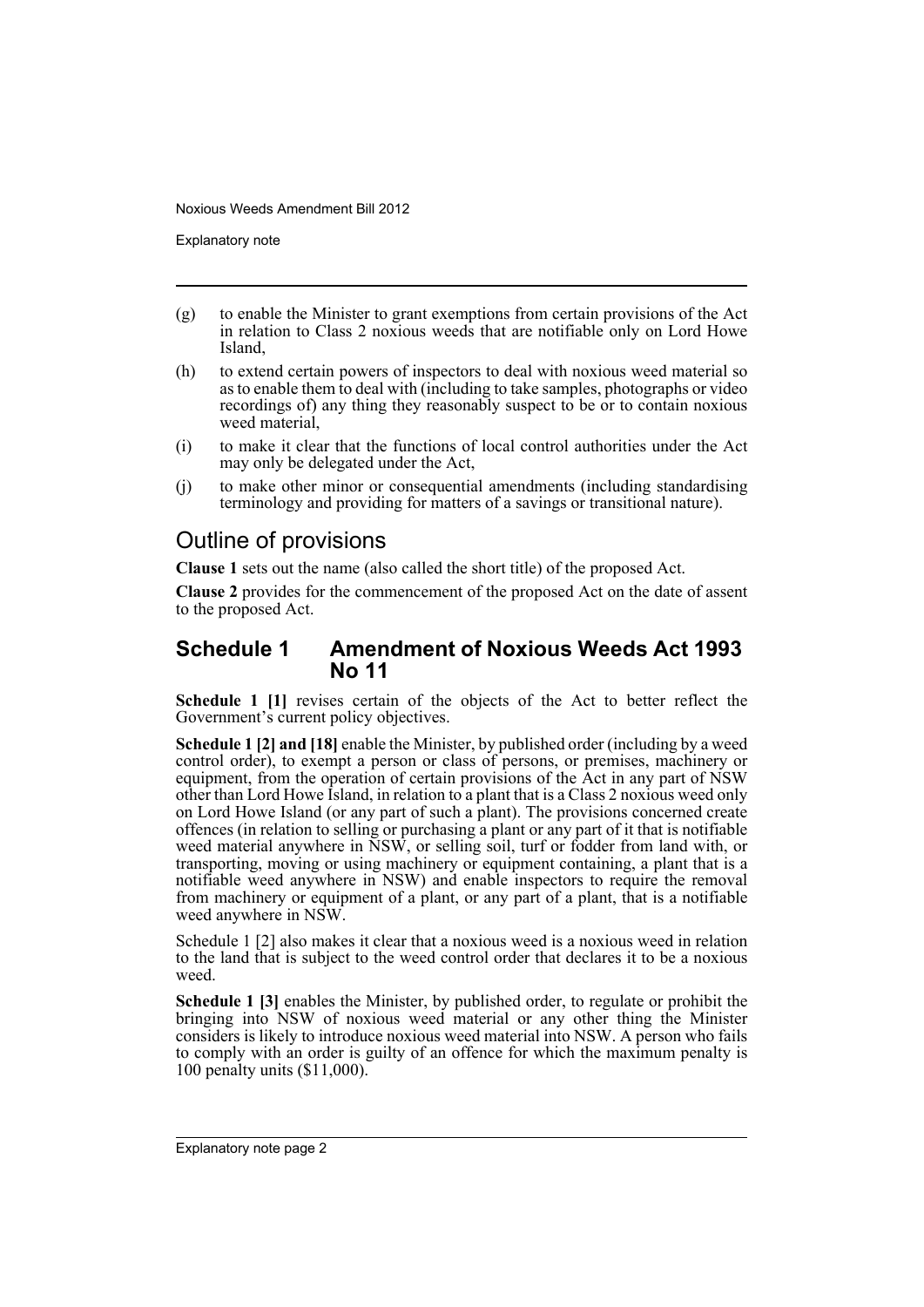Explanatory note

**Schedule 1 [4]** enables a local control authority, by written notice, to require the owner of land (other than a public authority or a local control authority) that is subject to a weed control order to provide details of the occupier and the land occupied. A person who, without reasonable excuse, fails to comply with a requirement of a notice is guilty of an offence for which the maximum penalty is 20 penalty units  $($2,200).$ 

**Schedule 1 [5]** requires a public authority that is required to provide to the local control authority the name and contact details of occupiers of land it owns to also provide a description of the land occupied (consistent with the information required by Schedule 1 [4] to be provided by an owner of land other than a public authority or a local control authority).

**Schedule 1 [6], [7], [19], [20] and [28]** make amendments to standardise terminology in the Act and **Schedule 1 [14]** reconciles a reference with certain other references in a provision.

**Schedule 1 [8]–[16]** extend a current requirement for persons moving agricultural machines from Queensland into NSW to produce the machines for inspection by a border inspector (and associated offences) to persons moving machinery or equipment into NSW from any other State or a Territory. **Schedule 1 [13] and [16]** also extend a power of inspectors to require the removal of notifiable weed material from agricultural machines so that it applies in relation to all machinery or equipment. **Schedule 1 [27]** inserts a consequential savings provision.

**Schedule 1 [17]** extends an offence of knowingly transporting, moving or using an agricultural machine containing a notifiable weed to all machinery or equipment containing a notifiable weed.

**Schedule 1 [21] and [22]** extend the power of inspectors or authorised officers to examine, seize, detain, remove or destroy noxious weed material in or about premises, so as to enable them to do the same in relation to any thing in or about the premises that they reasonably suspect of being or containing noxious weed material. Schedule 1 [21] also enables inspectors or authorised officers to take samples, photographs or video recordings of any such thing found in or about the premises.

**Schedule 1 [23]** extends the power of inspectors or authorised officers to obtain information that may enable the tracing of the source or destination of noxious weed material so that it enables them to obtain information that may assist in tracing the source or destination of any matter they suspect to be noxious weed material.

**Schedule 1 [24] and [25]** make it clear that the functions of local control authorities under the Act may only be delegated under the Act (and not, for example, under a council's power of delegation under the *Local Government Act 1993*).

**Schedule 1 [26]** enables regulations of a savings or transitional nature to be made as a consequence of the enactment of the proposed Act.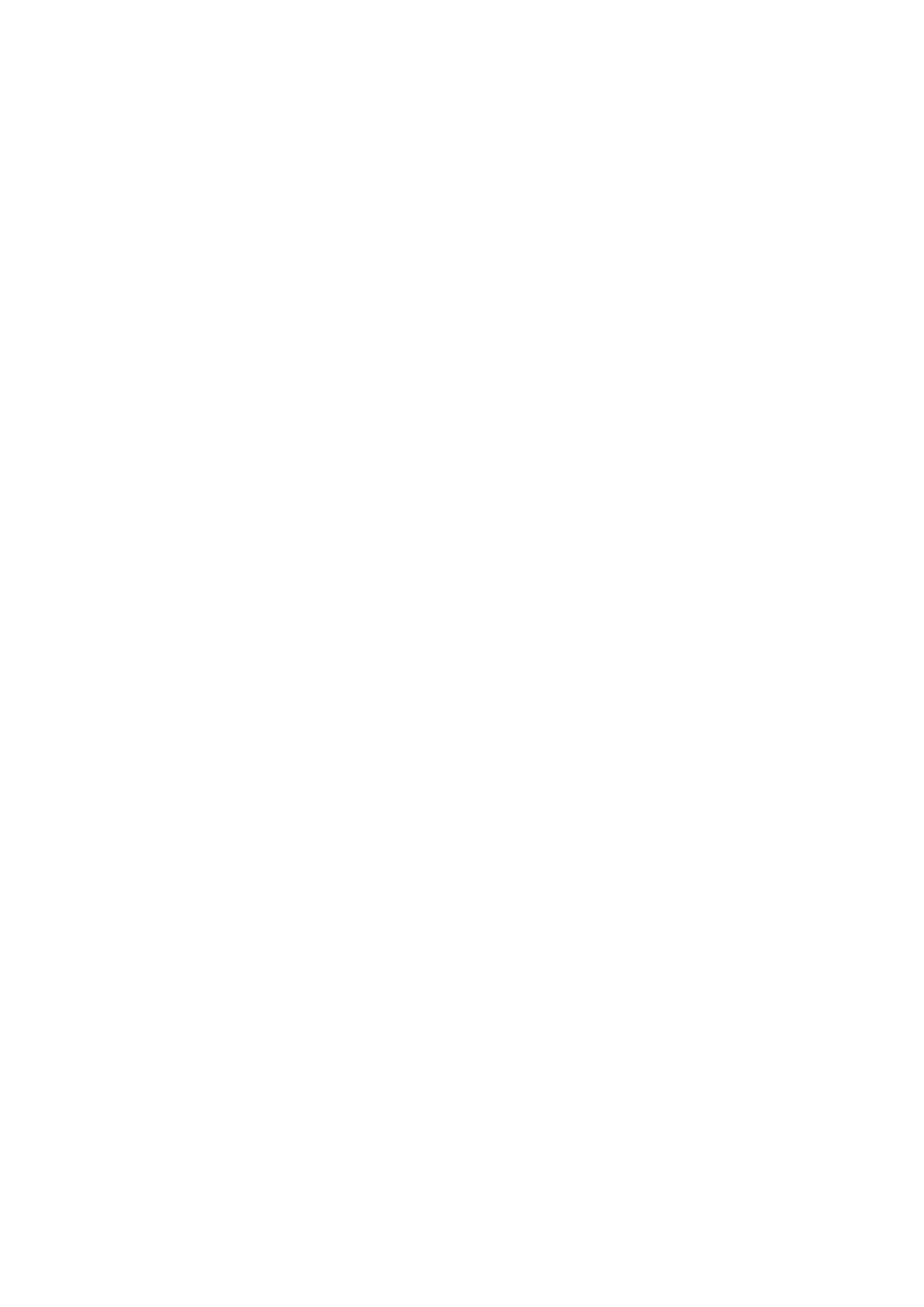First print



New South Wales

# **Noxious Weeds Amendment Bill 2012**

## **Contents**

|                                                      | Page |
|------------------------------------------------------|------|
| Name of Act                                          |      |
| 2 Commencement                                       |      |
| Schedule 1 Amendment of Noxious Weeds Act 1993 No 11 |      |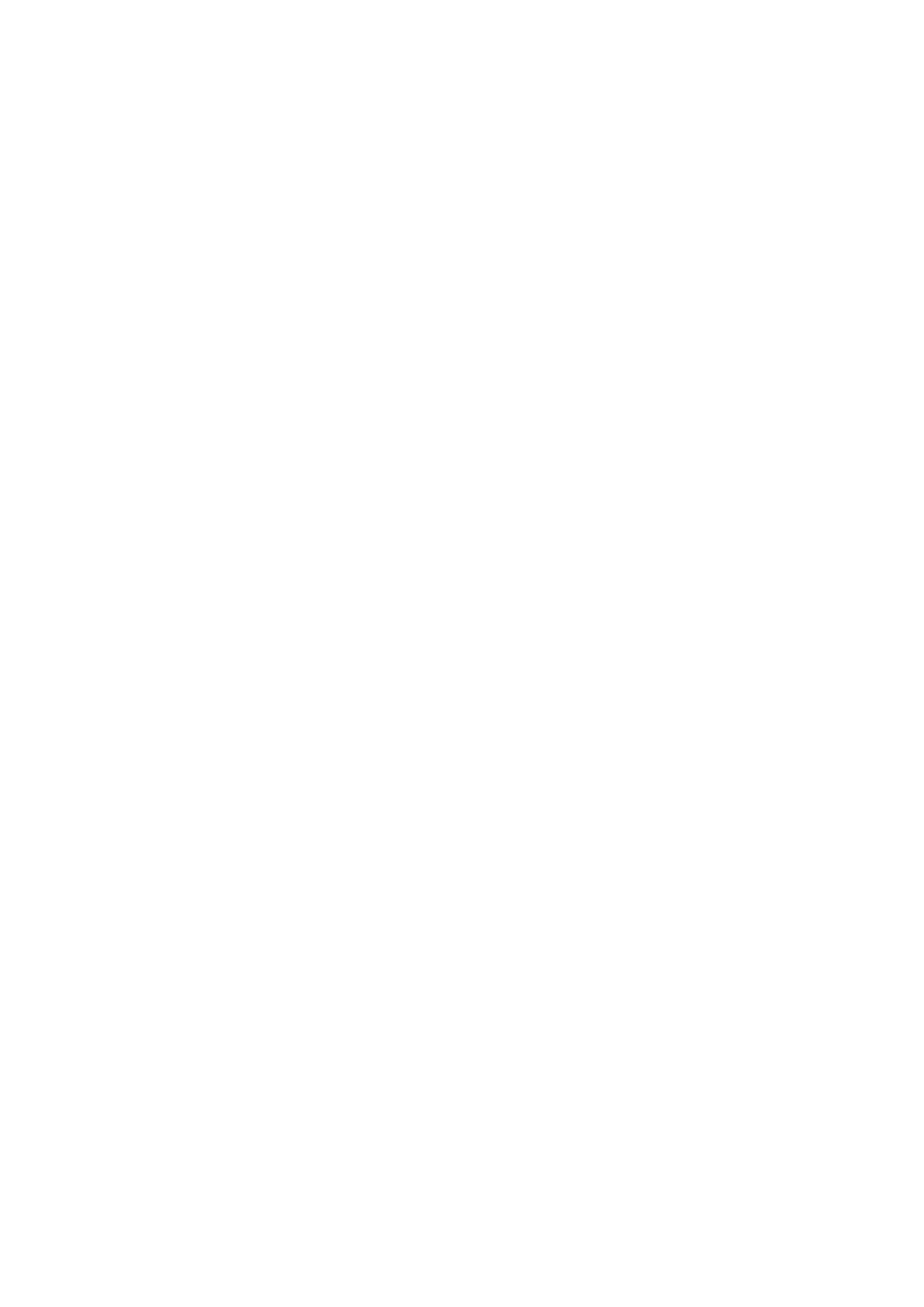

New South Wales

# **Noxious Weeds Amendment Bill 2012**

No , 2012

### **A Bill for**

An Act to amend the *Noxious Weeds Act 1993* to make further provision with respect to the control of noxious weeds; and for other purposes.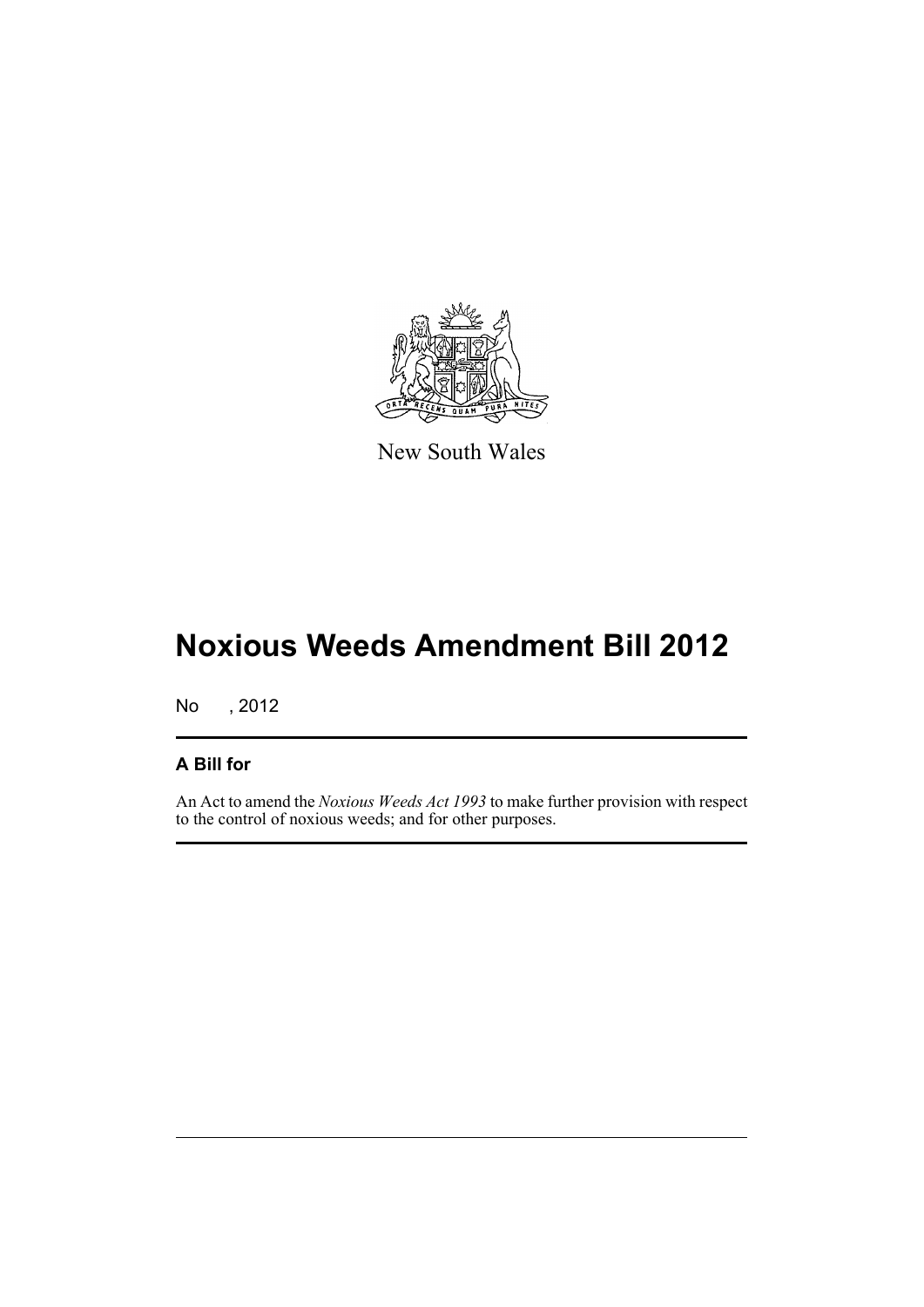<span id="page-7-1"></span><span id="page-7-0"></span>

| The Legislature of New South Wales enacts: |                                                           |                |
|--------------------------------------------|-----------------------------------------------------------|----------------|
|                                            | Name of Act                                               | $\mathcal{P}$  |
|                                            | This Act is the <i>Noxious Weeds Amendment Act 2012</i> . | 3              |
|                                            | <b>Commencement</b>                                       | $\overline{a}$ |
|                                            | This Act commences on the date of assent to this Act.     | 5              |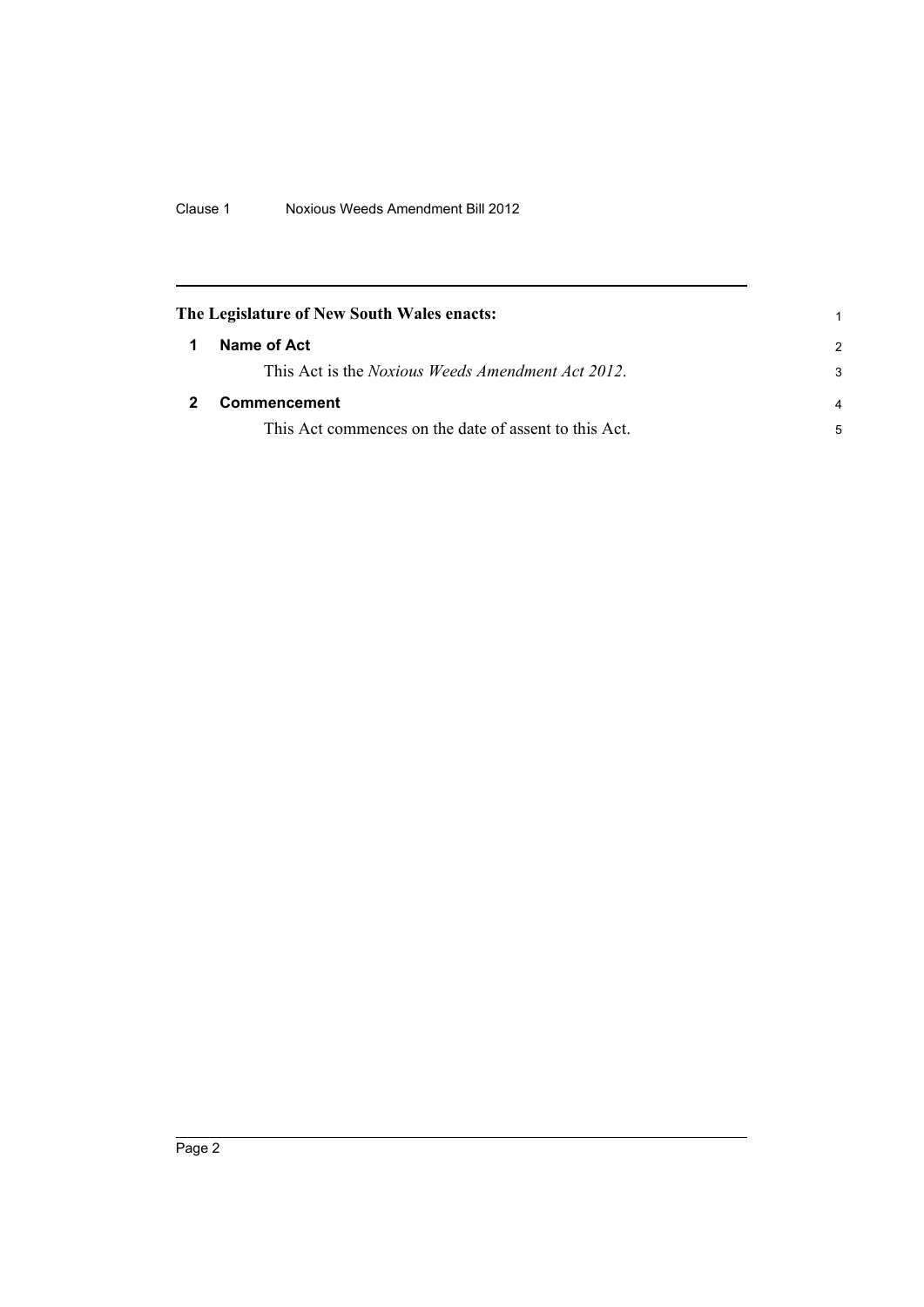Amendment of Noxious Weeds Act 1993 No 11 Schedule 1

<span id="page-8-0"></span>

|     | <b>Schedule 1</b> |                   | <b>Amendment of Noxious Weeds Act 1993</b><br><b>No 11</b>                                                                                                                                                                                                                                                                                                           | $\mathbf{1}$<br>$\overline{2}$   |
|-----|-------------------|-------------------|----------------------------------------------------------------------------------------------------------------------------------------------------------------------------------------------------------------------------------------------------------------------------------------------------------------------------------------------------------------------|----------------------------------|
| [1] |                   |                   | <b>Section 3 Objects of this Act</b>                                                                                                                                                                                                                                                                                                                                 | 3                                |
|     |                   |                   | Omit section 3 (a) (ii) and (iii). Insert instead:                                                                                                                                                                                                                                                                                                                   | 4                                |
|     |                   |                   | prevent, eliminate or restrict the spread in this State<br>(ii)<br>of particular significant weeds, and                                                                                                                                                                                                                                                              | 5<br>6                           |
|     |                   |                   | effectively manage widespread significant weeds in<br>(iii)<br>this State,                                                                                                                                                                                                                                                                                           | $\overline{7}$<br>8              |
| [2] |                   |                   | <b>Section 7 Weed control orders</b>                                                                                                                                                                                                                                                                                                                                 | 9                                |
|     |                   |                   | Omit section 7 (3). Insert instead:                                                                                                                                                                                                                                                                                                                                  | 10                               |
|     |                   | (2A)              | The Minister may, in a weed control order, grant an exemption<br>referred to in section 32A.                                                                                                                                                                                                                                                                         | 11<br>12                         |
|     |                   | (2B)              | An exemption has effect for the period specified in the order and<br>is subject to such conditions, if any, as may be specified in the<br>order.                                                                                                                                                                                                                     | 13<br>14<br>15                   |
|     |                   | (2C)              | The Minister may amend or revoke an exemption or a condition<br>of an exemption.                                                                                                                                                                                                                                                                                     | 16<br>17                         |
|     |                   | (3)               | For the purposes of this Act, a plant that is the subject of a weed<br>control order is a noxious weed in relation to the land to which<br>the order applies.                                                                                                                                                                                                        | 18<br>19<br>20                   |
| [3] |                   | <b>Section 11</b> |                                                                                                                                                                                                                                                                                                                                                                      | 21                               |
|     |                   |                   | Insert after section 10:                                                                                                                                                                                                                                                                                                                                             | 22                               |
|     | 11                |                   | Power to regulate or prohibit bringing into NSW noxious weed<br>material or things likely to introduce such material                                                                                                                                                                                                                                                 | 23<br>24                         |
|     |                   | (1)               | The Minister may, by order published in accordance with<br>subsection (2), regulate or prohibit the bringing into the State (or<br>into any specified part of the State) of noxious weed material or<br>any other thing that the Minister considers is likely to introduce<br>any noxious weed material into the State (or into any specified<br>part of the State). | 25<br>26<br>27<br>28<br>29<br>30 |
|     |                   | (2)               | An order made by the Minister under this section is to be<br>published in the Gazette. However, if the Minister considers the<br>order is required urgently, the order may be published:                                                                                                                                                                             | 31<br>32<br>33                   |
|     |                   |                   | in a newspaper circulating, or by radio or television<br>(a)<br>broadcast, in the area to which the land subject to the order                                                                                                                                                                                                                                        | 34<br>35                         |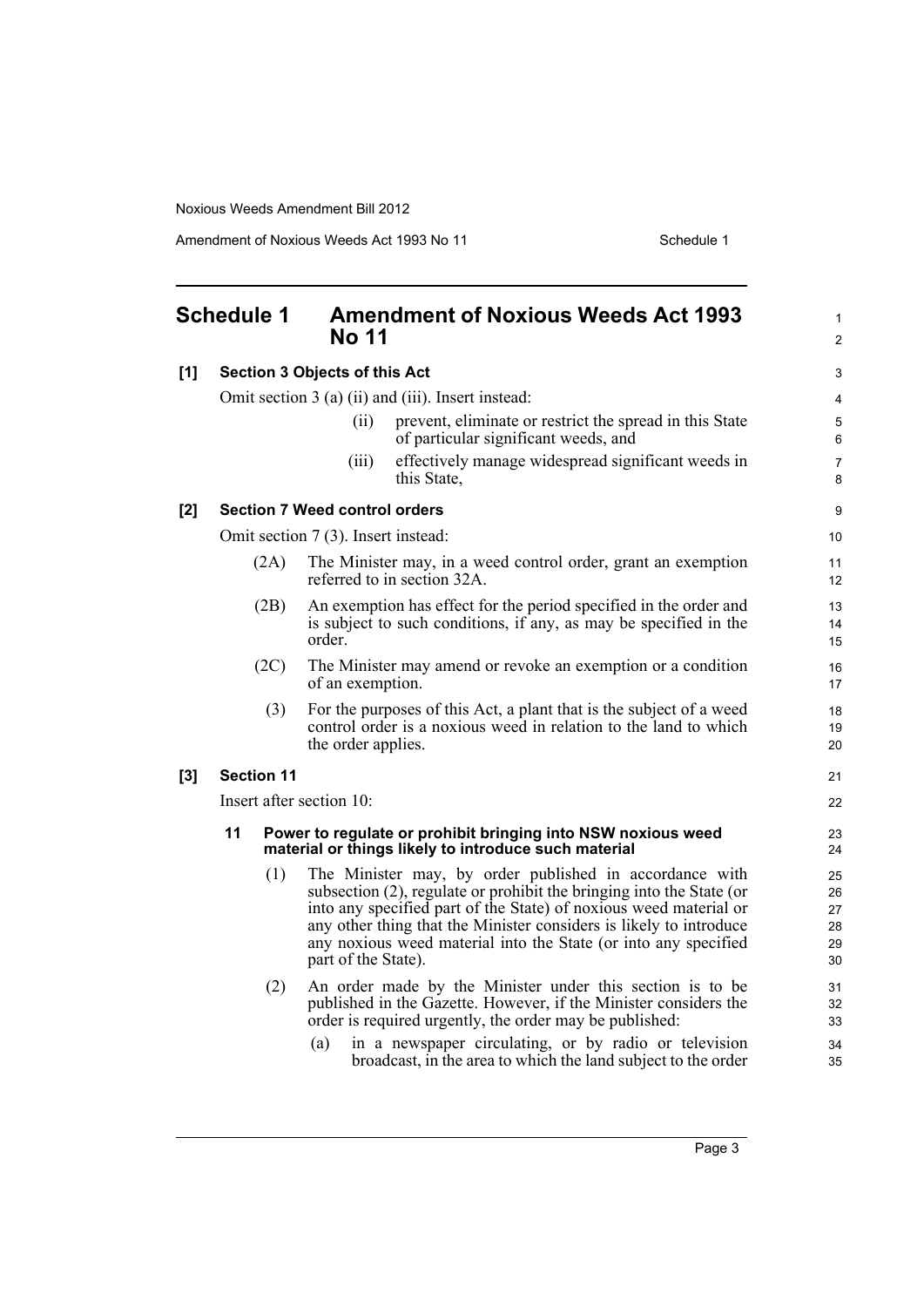is located, or, if appropriate, in a newspaper circulating throughout the whole State, or

14  $15$ 

- (b) on the internet website of a newspaper referred to in paragraph (a) or on the Department's internet website.
- (3) If an order is published in accordance with subsection (2) other than in the Gazette, the Minister is to publish the order as soon as practicable in the Gazette.
- (4) An order commences on the day it is first published in accordance with this section or on such later day as may be specified in the order.
- (5) A person who fails to comply with an order made under this section is guilty of an offence.

Maximum penalty: 100 penalty units.

#### **[4] Section 12 Private occupiers of land must control noxious weeds on land**

Insert at the end of the section (after the note):

|     |                    | msell at the end of the section (after the note).                                                                                                                                                                                                     | ျ၁                   |
|-----|--------------------|-------------------------------------------------------------------------------------------------------------------------------------------------------------------------------------------------------------------------------------------------------|----------------------|
|     | (2)                | A local control authority may, by written notice, require the<br>owner of land (other than a public authority or a local control<br>authority) to which a weed control order applies to provide the<br>following information in relation to the land: | 16<br>17<br>18<br>19 |
|     |                    | the name and contact details of the occupier of the land or<br>(a)<br>any part of the land,                                                                                                                                                           | 20<br>21             |
|     |                    | a description of the land occupied by the occupier.<br>(b)                                                                                                                                                                                            | 22                   |
|     | (3)                | The notice must specify the manner in which, and may specify a<br>reasonable time by which, the information must be provided.                                                                                                                         | 23<br>24             |
|     | (4)                | A person who, without reasonable excuse, fails to comply with a<br>requirement of a notice under this section is guilty of an offence.<br>Maximum penalty: 20 penalty units.                                                                          | 25<br>26<br>27       |
| [5] | own land           | Section 13 Public authorities' obligations to control noxious weeds on                                                                                                                                                                                | 28<br>29             |
|     | section 13 $(2)$ . | Insert ", and a description of the land occupied," after "the public authority" in                                                                                                                                                                    | 30<br>31             |
| [6] |                    | Sections 28 (3) and 30 (2)                                                                                                                                                                                                                            | 32                   |
|     |                    | Omit "the weed material of a weed" wherever occurring.                                                                                                                                                                                                | 33                   |
|     |                    | Insert instead "a plant, or any seed or other part of a plant,".                                                                                                                                                                                      | 34                   |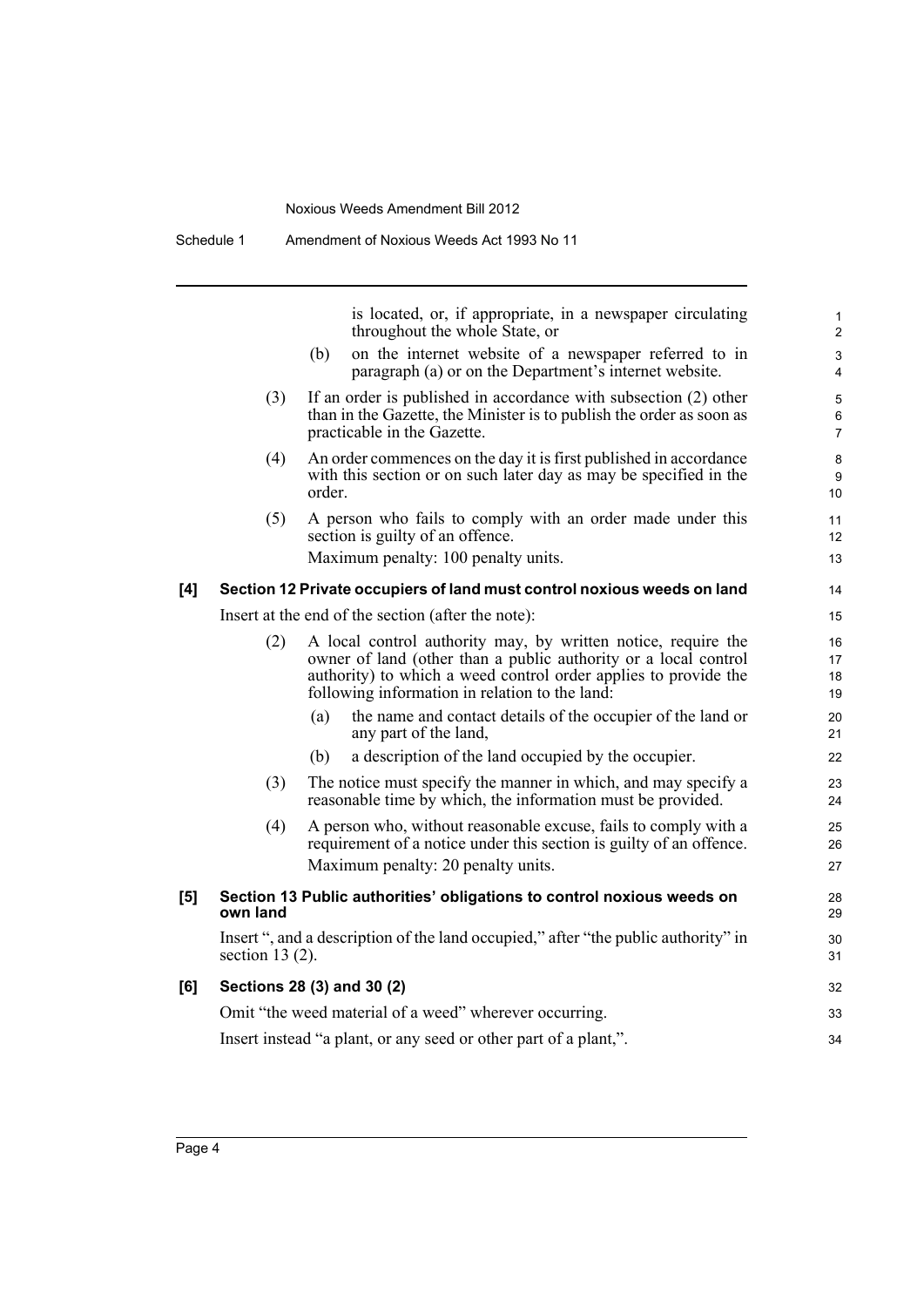Amendment of Noxious Weeds Act 1993 No 11 Schedule 1

| [7]    | Sections 29 and 32                                                                                                                                          | 1              |
|--------|-------------------------------------------------------------------------------------------------------------------------------------------------------------|----------------|
|        | Omit "a weed" wherever occurring. Insert instead "a plant".                                                                                                 | $\overline{c}$ |
| [8]    | Section 31 Machinery and equipment-spread of noxious weeds into<br><b>NSW</b>                                                                               | 3<br>4         |
|        | Omit "in Queensland" from section 31 (1).                                                                                                                   | 5              |
|        | Insert instead "elsewhere in Australia".                                                                                                                    | 6              |
| [9]    | <b>Section 31 (2)</b>                                                                                                                                       | 7              |
|        | Omit the subsection. Insert instead:                                                                                                                        | 8              |
|        | This section applies to machinery or equipment:<br>(2)                                                                                                      | 9              |
|        | that is of a kind declared, by order of the Minister<br>(a)<br>published in the Gazette, to be machinery or equipment to<br>which this section applies, and | 10<br>11<br>12 |
|        | that has already been used for the purpose for which it was<br>(b)<br>manufactured,                                                                         | 13<br>14       |
|        | being machinery or equipment that is brought into New South<br>Wales from another State or a Territory.                                                     | 15<br>16       |
| $[10]$ | Section 31 (3) and (6) (b)                                                                                                                                  | 17             |
|        | Omit "agricultural machine" wherever occurring.                                                                                                             | 18             |
|        | Insert instead "machinery or equipment".                                                                                                                    | 19             |
| [11]   | Section 31 (3) (a)                                                                                                                                          | 20             |
|        | Omit "border of New South Wales and Queensland".                                                                                                            | 21             |
|        | Insert instead "borders of New South Wales".                                                                                                                | 22             |
| $[12]$ | Section 31 (3) (a)                                                                                                                                          | 23             |
|        | Omit "machines" and "a machine" wherever occurring.                                                                                                         | 24             |
|        | Insert instead "machinery or equipment".                                                                                                                    | 25             |
| $[13]$ | Sections 31 (3) and (4) and 40                                                                                                                              | 26             |
|        | Omit "The machine" and "the machine" wherever occurring.                                                                                                    | 27             |
|        | Insert instead "The machinery or equipment" and "the machinery or<br>equipment", respectively.                                                              | 28<br>29       |
| $[14]$ | Section 31 (3) (a)                                                                                                                                          | 30             |
|        | Omit "at that place". Insert instead "at such a place".                                                                                                     | 31             |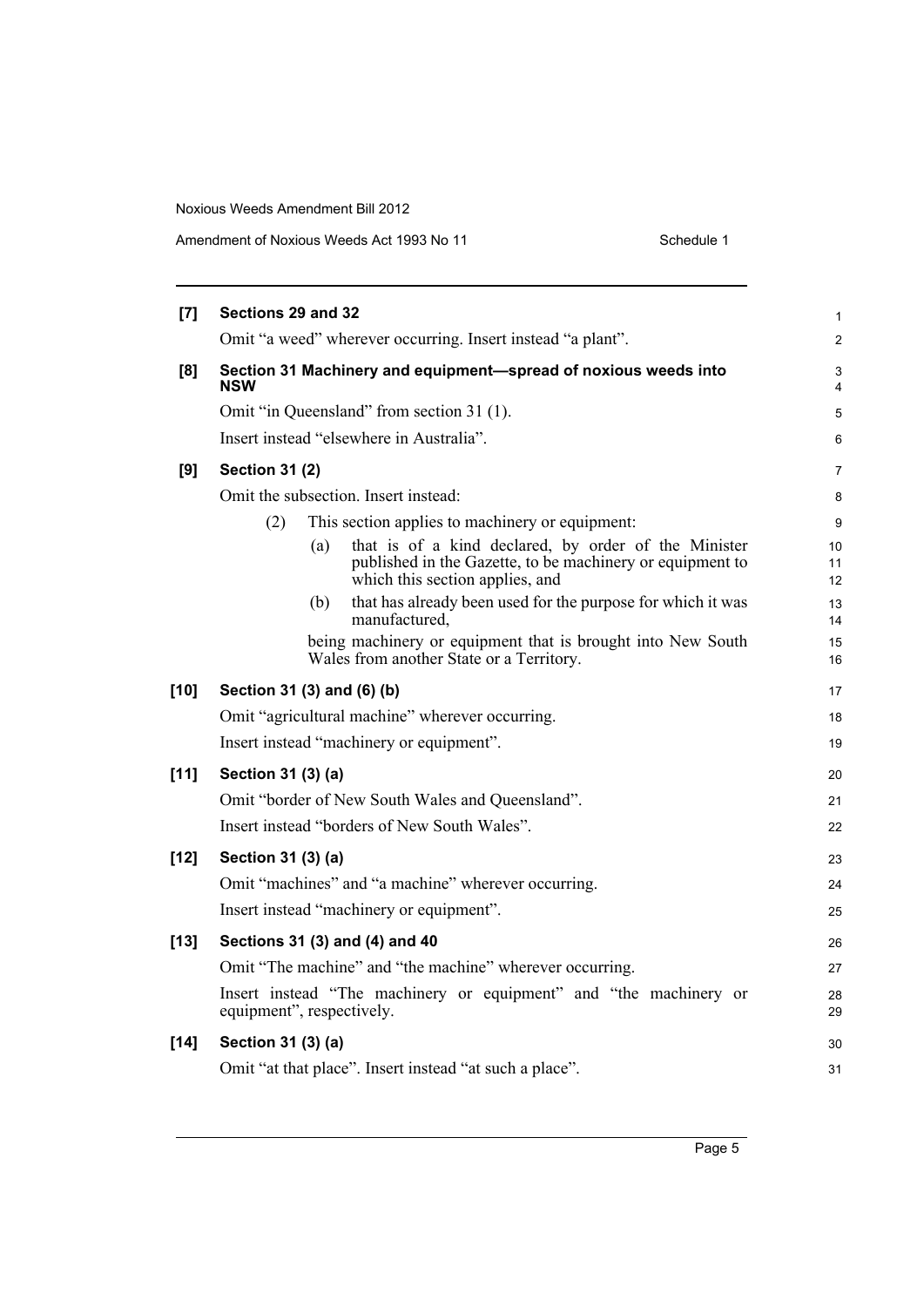| $[15]$ |                                                                  | Section 31 (3) (e)       | Omit "Queensland". Insert instead "the State or Territory concerned".                                                                                                  |
|--------|------------------------------------------------------------------|--------------------------|------------------------------------------------------------------------------------------------------------------------------------------------------------------------|
| $[16]$ |                                                                  |                          | Sections 31 (4), (6) (a) and (7) and 40                                                                                                                                |
|        |                                                                  |                          | Omit "an agricultural machine" wherever occurring.                                                                                                                     |
|        |                                                                  |                          | Insert instead "machinery or equipment".                                                                                                                               |
| $[17]$ |                                                                  |                          | Section 32 Use of machinery or equipment                                                                                                                               |
|        |                                                                  |                          | Omit "an agricultural machine". Insert instead "machinery or equipment".                                                                                               |
| $[18]$ |                                                                  | <b>Section 32A</b>       |                                                                                                                                                                        |
|        |                                                                  | Insert after section 32: |                                                                                                                                                                        |
|        | 32A                                                              |                          | Exemptions relating to weeds notifiable only on Lord Howe Island                                                                                                       |
|        |                                                                  | (1)                      | The Minister may, by order published in the Gazette, exempt:                                                                                                           |
|        |                                                                  | (a)                      | a person or class of persons, or                                                                                                                                       |
|        |                                                                  | (b)                      | premises, machinery or equipment,                                                                                                                                      |
|        |                                                                  |                          | from the operation in any part of the State other than Lord Howe                                                                                                       |
|        |                                                                  |                          | Island of section 28 (1), $\overline{29}$ , 32 or 40 in relation to a plant, or any<br>seed or other part of a plant, that is a Class 2 noxious weed only              |
|        |                                                                  |                          | on Lord Howe Island (and not elsewhere in the State).                                                                                                                  |
|        |                                                                  | (2)                      | An exemption is subject to such conditions, if any, as may be<br>specified in the order.                                                                               |
|        |                                                                  | (3)                      | An order commences on the day it is published in the Gazette or<br>on such later day as may be specified in the order.                                                 |
| $[19]$ |                                                                  |                          | Section 40 Further powers in relation to notifiable weed material                                                                                                      |
|        |                                                                  |                          | Omit "notifiable weed material of a weed".                                                                                                                             |
|        | Insert instead "a plant, or any seed or other part of a plant,". |                          |                                                                                                                                                                        |
| [20]   | <b>Section 40</b>                                                |                          |                                                                                                                                                                        |
|        |                                                                  |                          | Omit "such weed material".                                                                                                                                             |
|        |                                                                  |                          | Insert instead "such plant, or seed or other part of a plant".                                                                                                         |
| $[21]$ |                                                                  |                          | Section 44 Inspections and investigations                                                                                                                              |
|        |                                                                  |                          | Omit section 44 (c). Insert instead:                                                                                                                                   |
|        |                                                                  | (c)                      | examine, take samples, photographs or video recordings<br>of, seize, detain or remove any thing in or about those<br>premises that the inspector or authorised officer |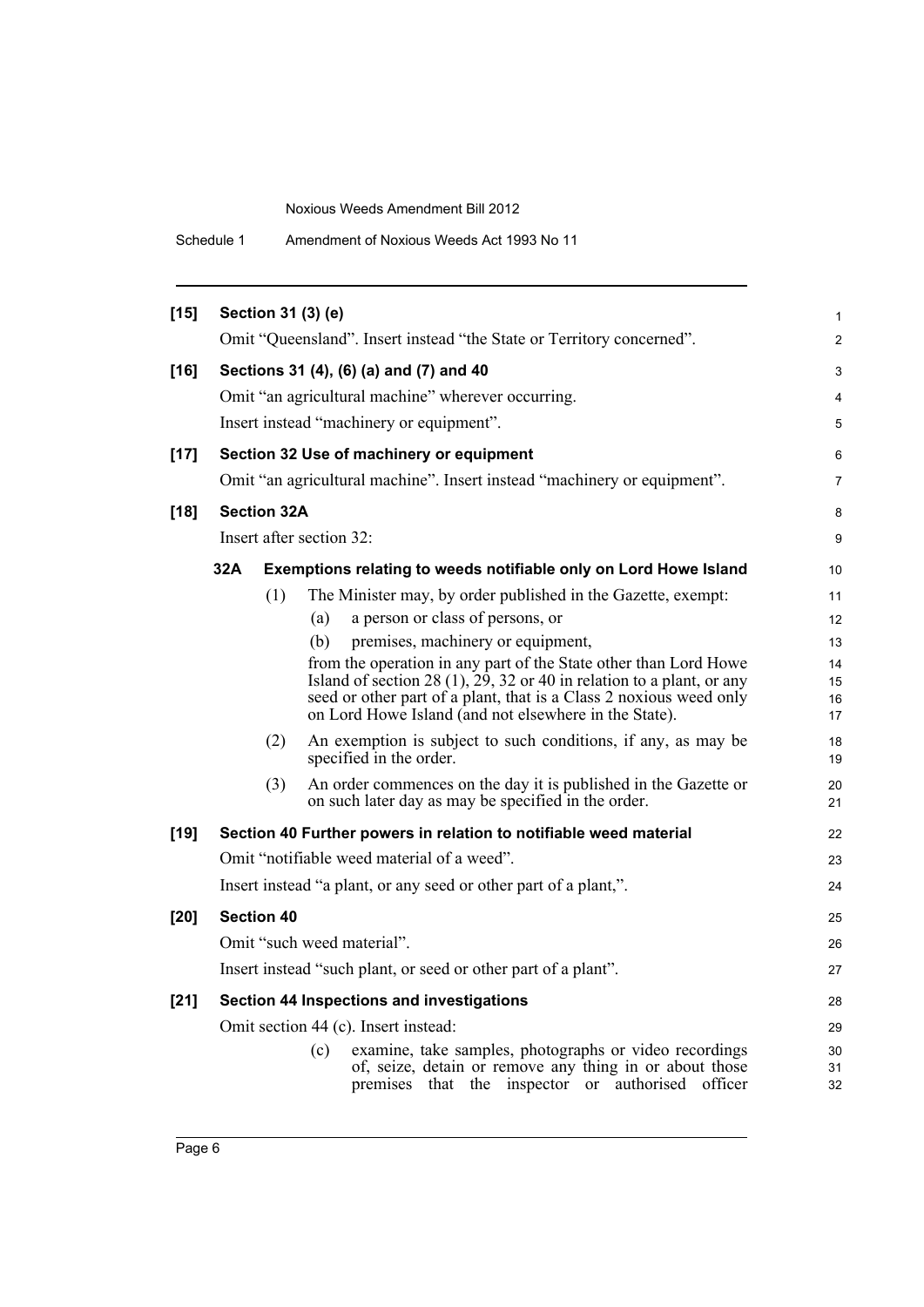Amendment of Noxious Weeds Act 1993 No 11 Schedule 1

|        |                  | reasonably suspects to be noxious weed material or to be<br>vegetable matter, or any other thing, containing noxious<br>weed material,                                                                                                                                                                                                          | $\mathbf{1}$<br>$\overline{c}$<br>3 |
|--------|------------------|-------------------------------------------------------------------------------------------------------------------------------------------------------------------------------------------------------------------------------------------------------------------------------------------------------------------------------------------------|-------------------------------------|
| $[22]$ | Section 44 (h)   |                                                                                                                                                                                                                                                                                                                                                 | 4                                   |
|        |                  | Omit the paragraph. Insert instead:                                                                                                                                                                                                                                                                                                             | 5                                   |
|        |                  | (h)<br>remove or destroy or cause to be removed or destroyed any<br>thing in or about those premises that the inspector or<br>authorised officer reasonably suspects to be noxious weed<br>material or to be vegetable matter, or any other thing,<br>containing noxious weed material,                                                         | 6<br>$\overline{7}$<br>8<br>9<br>10 |
| $[23]$ |                  | Section 47A Inspectors and others may inquire as to source or<br>destination of noxious weed material                                                                                                                                                                                                                                           | 11<br>12                            |
|        |                  | Omit section 47A (1). Insert instead:                                                                                                                                                                                                                                                                                                           | 13                                  |
|        | (1)              | An inspector or authorised officer who reasonably believes that a<br>person has information that may assist in tracing or determining<br>the source or destination of any matter that the inspector or<br>authorised officer reasonably suspects to be noxious weed<br>material may require the person to answer questions for that<br>purpose. | 14<br>15<br>16<br>17<br>18<br>19    |
| $[24]$ |                  | Section 68 Delegation by local control authorities                                                                                                                                                                                                                                                                                              | 20                                  |
|        |                  | Omit "other than this power of delegation".                                                                                                                                                                                                                                                                                                     | 21                                  |
|        | of delegation".  | Insert instead "(other than this power of delegation) but only under this power                                                                                                                                                                                                                                                                 | 22<br>23                            |
| $[25]$ | Section 68, note |                                                                                                                                                                                                                                                                                                                                                 | 24                                  |
|        |                  | Insert at the end of the section:<br><b>Note.</b> Accordingly, a council may not delegate any of its functions as a<br>local control authority under this Act under the council's power of<br>delegation under the Local Government Act 1993.                                                                                                   | 25<br>26<br>27<br>28                |
| $[26]$ |                  | Schedule 2 Savings, transitional and other provisions                                                                                                                                                                                                                                                                                           | 29                                  |
|        |                  | Insert at the end of clause $2(1)$ :                                                                                                                                                                                                                                                                                                            | 30                                  |
|        |                  | <b>Noxious Weeds Amendment Act 2012</b>                                                                                                                                                                                                                                                                                                         | 31                                  |